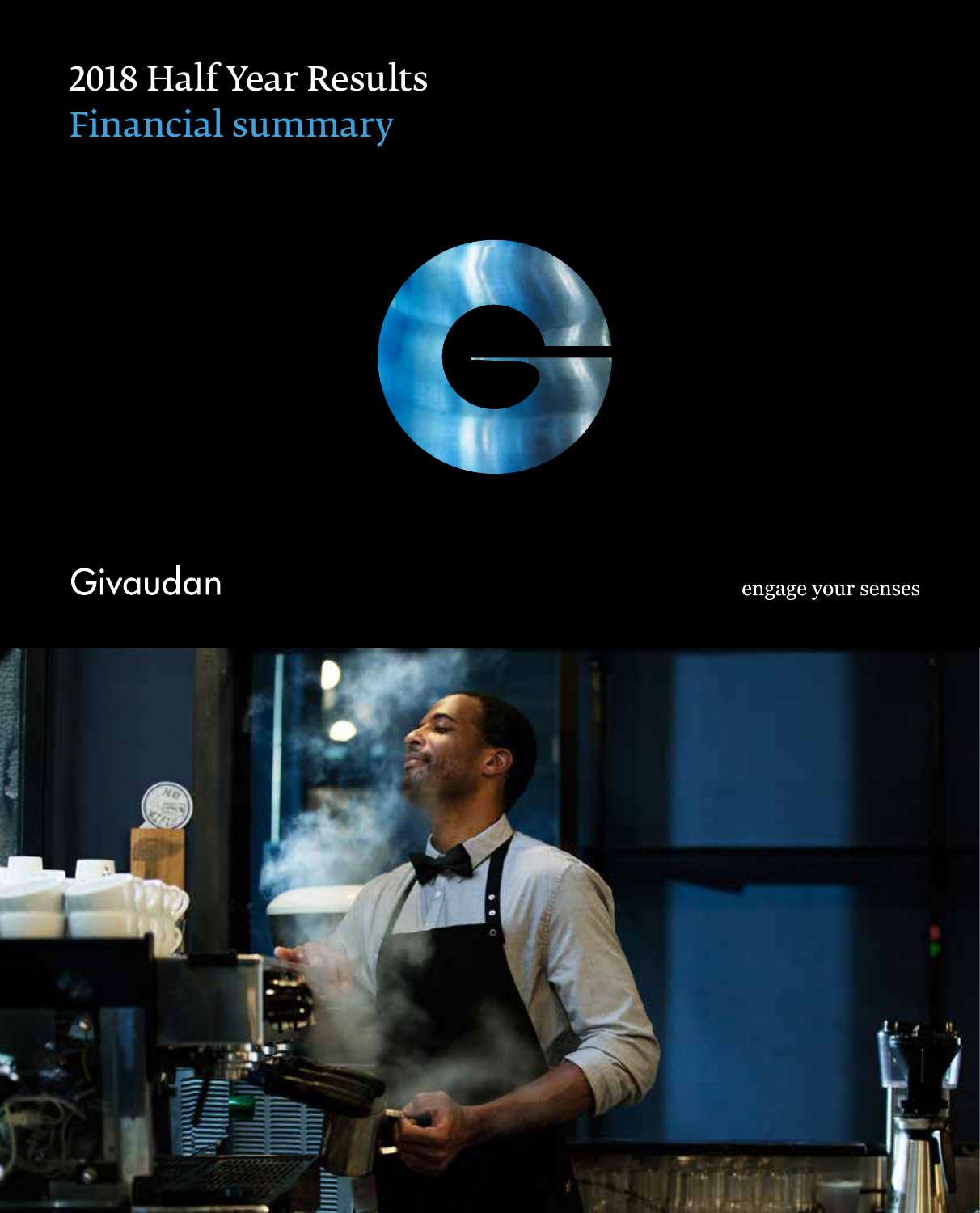# Key figures

#### **Financial Review**

For the six months ended 30 June

| in millions of Swiss francs except earnings per share data | 2018  | 2017  |
|------------------------------------------------------------|-------|-------|
| <b>Sales</b>                                               | 2,674 | 2,483 |
| <b>Gross profit</b>                                        | 1,182 | 1,132 |
| as % of sales                                              | 44.2% | 45.6% |
| <b>EBITDA</b> <sup>a</sup>                                 | 601   | 597   |
| as % of sales                                              | 22.5% | 24.0% |
| <b>Operating income</b>                                    | 489   | 489   |
| as % of sales                                              | 18.3% | 19.7% |
| Income attributable to equity holders of the parent        | 371   | 384   |
| as % of sales                                              | 13.9% | 15.5% |
| Earnings per share - basic (CHF)                           | 40.26 | 41.70 |
| Earnings per share - diluted (CHF)                         | 39.84 | 41.37 |
| Operating cash flow                                        | 269   | 269   |
| as % of sales                                              | 10.1% | 10.8% |
| Free cash flow                                             | 113   | 132   |
| as % of sales                                              | 4.2%  | 5.3%  |

a) EBITDA: Earnings Before Interest (and other financial income (expense), net), Tax, Depreciation and Amortisation. This corresponds to operating income before depreciation, amortisation and impairment of long-lived assets.

#### **Group**

For the six months ended 30 June

| in millions of Swiss francs | 2018  | 2017  |
|-----------------------------|-------|-------|
| Sales to third parties      | 2,674 | 2,483 |
| <b>EBITDA</b> <sup>a</sup>  | 601   | 597   |
| as % of sales               | 22.5% | 24.0% |
| One off items               | (25)  | (24)  |
| <b>Comparable EBITDA</b>    | 626   | 621   |
| as % of sales               | 23.4% | 25.0% |
| <b>Operating income</b>     | 489   | 489   |
| as % of sales               | 18.3% | 19.7% |

a) EBITDA: Earnings Before Interest (and other financial income (expense), net), Tax, Depreciation and Amortisation. This corresponds to operating income before depreciation, amortisation and impairment of long-lived assets.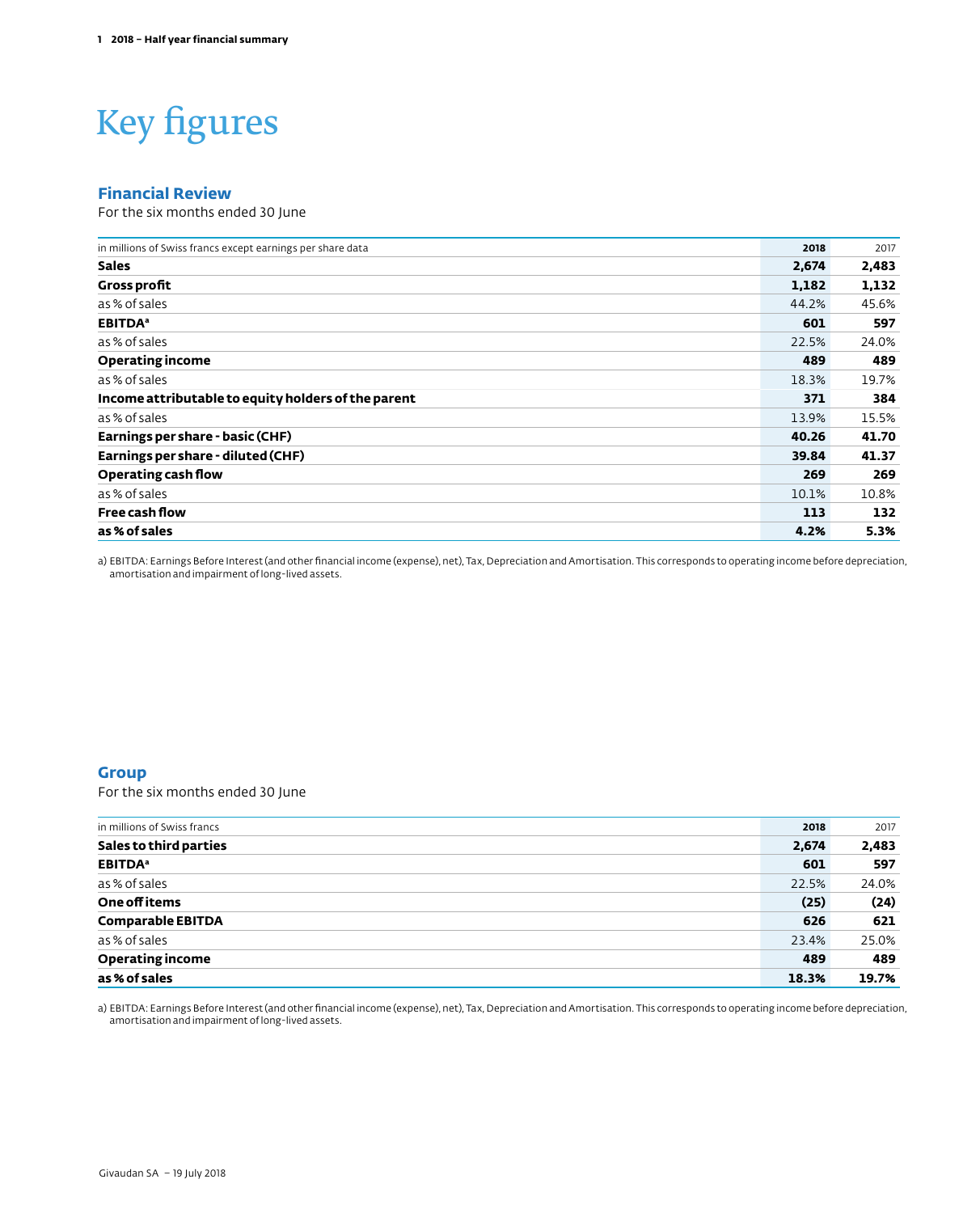# Key figures – by Division

#### **Flavour Division**

For the six months ended 30 June

| in millions of Swiss francs | 2018  | 2017  |
|-----------------------------|-------|-------|
| Sales to third parties      | 1,451 | 1,346 |
| <b>EBITDA</b> <sup>a</sup>  | 351   | 321   |
| as % of sales               | 24.2% | 23.9% |
| One off items               |       |       |
| <b>Comparable EBITDA</b>    | 351   | 321   |
| as % of sales               | 24.2% | 23.9% |
| <b>Operating income</b>     | 286   | 258   |
| as % of sales               | 19.7% | 19.2% |

a) EBITDA: Earnings Before Interest (and other financial income (expense), net), Tax, Depreciation and Amortisation. This corresponds to operating income before depreciation, amortisation and impairment of long-lived assets.

#### **Fragrance Division**

For the six months ended 30 June

| in millions of Swiss francs | 2018  | 2017  |
|-----------------------------|-------|-------|
| Sales to third parties      | 1,223 | 1,137 |
| <b>EBITDA</b> <sup>a</sup>  | 250   | 276   |
| as % of sales               | 20.4% | 24.2% |
| One off items               | (25)  | (24)  |
| <b>Comparable EBITDA</b>    | 275   | 300   |
| as % of sales               | 22.4% | 26.3% |
| <b>Operating income</b>     | 203   | 231   |
| as % of sales               | 16.6% | 20.3% |

a) EBITDA: Earnings Before Interest (and other financial income (expense), net), Tax, Depreciation and Amortisation. This corresponds to operating income before depreciation, amortisation and impairment of long-lived assets.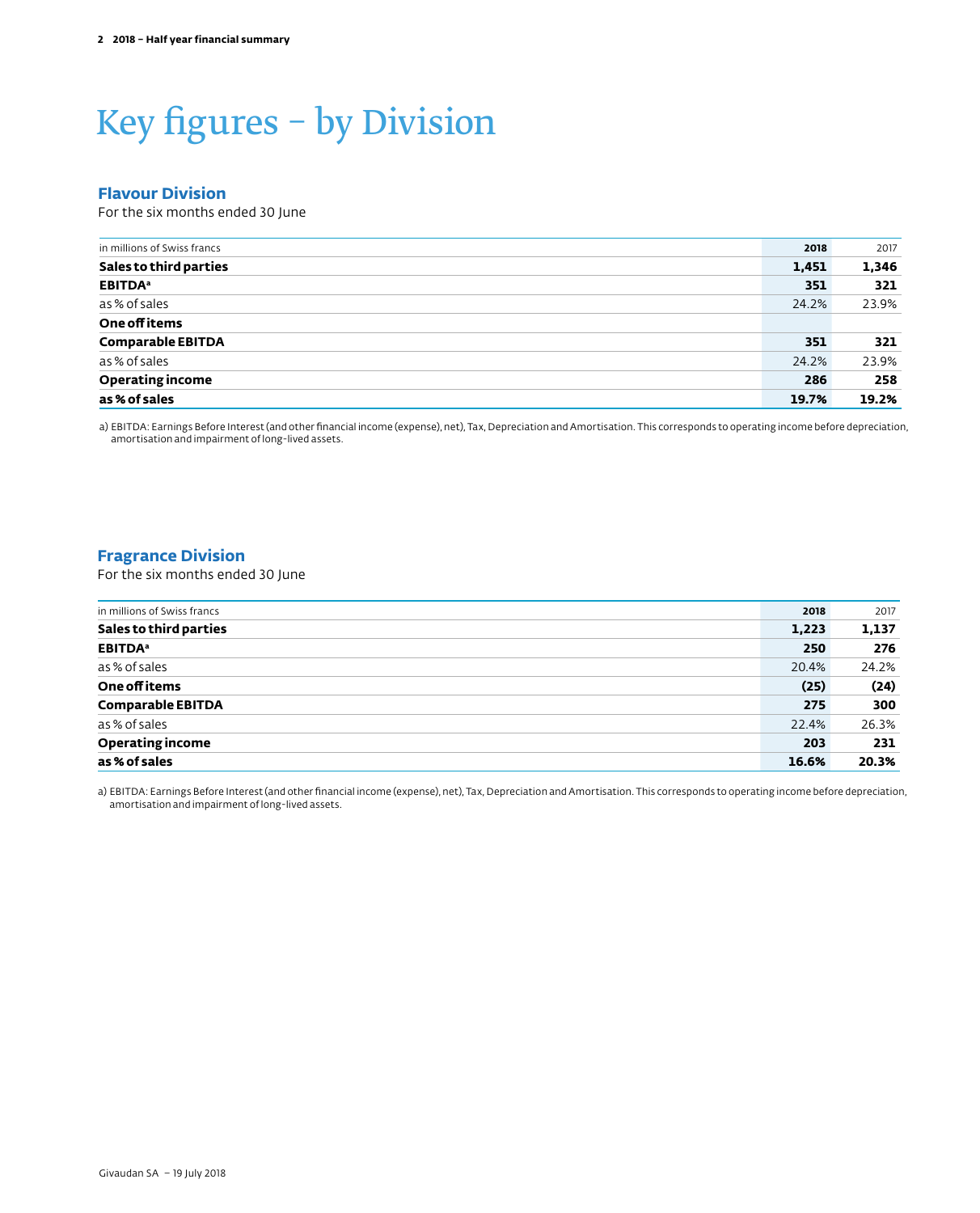## Consolidated financial statements

#### **Consolidated Income Statement**

For the six months ended 30 June

| in millions of Swiss francs, except for earnings per share data | 2018     | 2017     |
|-----------------------------------------------------------------|----------|----------|
| Sales                                                           | 2,674    | 2,483    |
| Cost of sales                                                   | (1, 492) | (1, 351) |
| <b>Gross profit</b>                                             | 1,182    | 1,132    |
| as % of sales                                                   | 44.2%    | 45.6%    |
| Selling, marketing and distribution expenses                    | (342)    | (320)    |
| Research and product development expenses                       | (224)    | (206)    |
| Administration expenses                                         | (95)     | (81)     |
| Share of (loss) profit of jointly controlled entities           | 6        |          |
| Other operating income                                          | 9        | 10       |
| Other operating expense                                         | (47)     | (46)     |
| <b>Operating income</b>                                         | 489      | 489      |
| as % of sales                                                   | 18.3%    | 19.7%    |
| Financing costs                                                 | (23)     | (21)     |
| Other financial income (expense), net                           | (35)     | (17)     |
| Income before taxes                                             | 431      | 451      |
| Income taxes                                                    | (60)     | (67)     |
| Income for the period                                           | 371      | 384      |
| <b>Attribution</b>                                              |          |          |
| Income attributable to equity holders of the parent             | 371      | 384      |
| as % of sales                                                   | 13.9%    | 15.5%    |
| Earnings per share - basic (CHF)                                | 40.26    | 41.70    |
| Earnings per share - diluted (CHF)                              | 39.84    | 41.37    |
|                                                                 |          |          |

#### **Consolidated Statement of Comprehensive Income**

For the six months ended 30 June

| in millions of Swiss francs                                                            | 2018 | 2017          |
|----------------------------------------------------------------------------------------|------|---------------|
| Income for the period                                                                  | 371  | 384           |
| Items that may be reclassified to the income statement                                 |      |               |
| <b>Cash flow hedges</b>                                                                |      |               |
| Movement in fair value, net                                                            | 4    | 4             |
| Gains (losses) removed from equity and recognised in the consolidated income statement | 3    | $\mathcal{P}$ |
| Movement on income tax                                                                 |      |               |
| Exchange differences arising on translation of foreign operations                      |      |               |
| Change in currency translation                                                         | (31) | (69)          |
| Movement on income tax                                                                 |      |               |
| Items that will not be reclassified to the income statement                            |      |               |
| Defined benefit pension plans                                                          |      |               |
| Remeasurement gains (losses) of post employment benefit obligations                    | 131  | 37            |
| Movement on income tax                                                                 | (29) | (8)           |
| Other comprehensive income for the period                                              | 78   | (34)          |
| Total comprehensive income for the period                                              | 449  | 350           |
| <b>Attribution</b>                                                                     |      |               |
| Total comprehensive income attributable to equity holders of the parent                | 449  | 350           |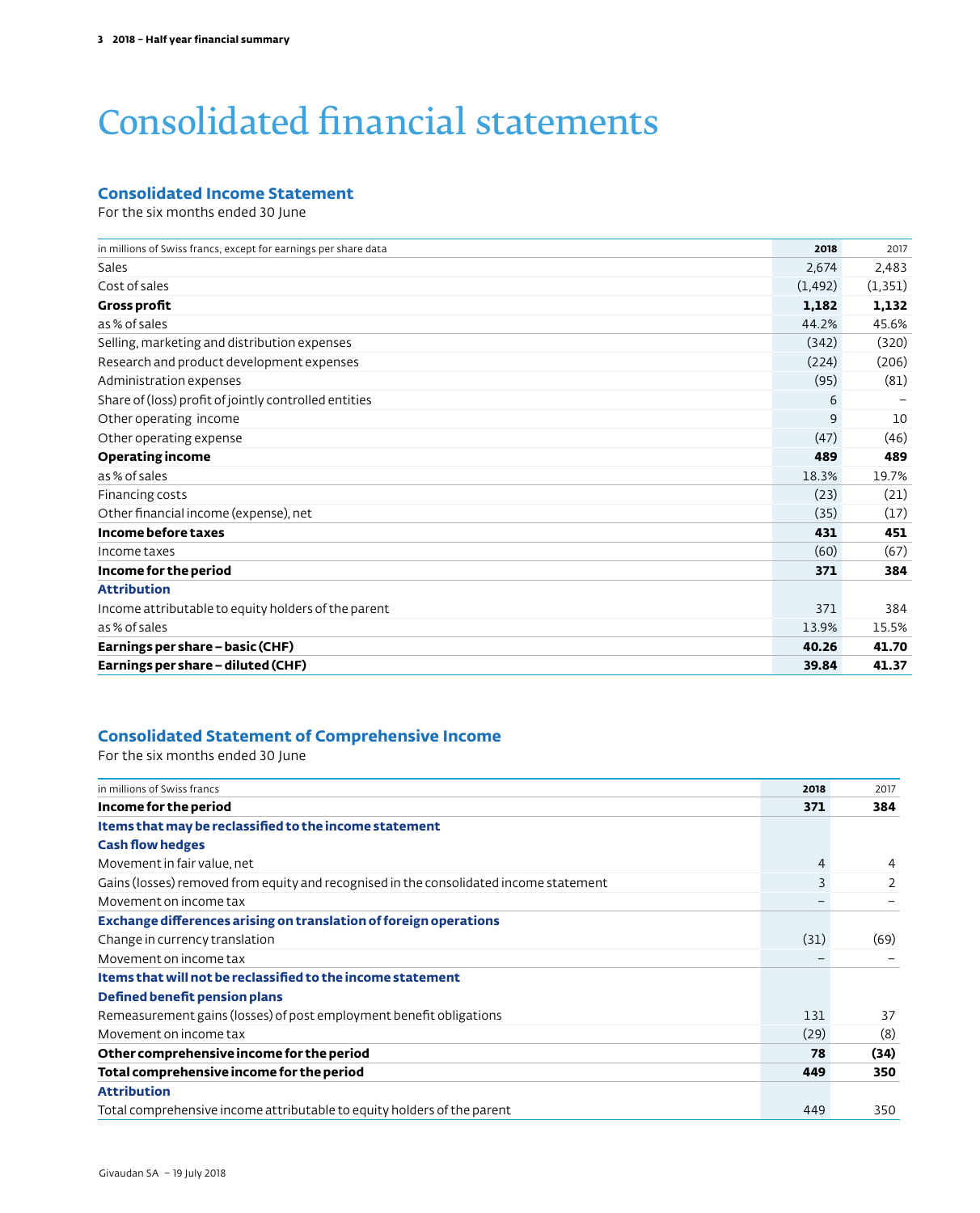### **Consolidated Statement of Financial Position**

| in millions of Swiss francs                             | 30 June 2018   | 31 December<br>2017 |
|---------------------------------------------------------|----------------|---------------------|
| Cash and cash equivalents                               | 231            | 534                 |
| Derivative financial instruments                        | 12             | 16                  |
| Financial assets at fair value through income statement | 612            | 2                   |
| Accounts receivable - trade                             | 1,226          | 1,147               |
| Inventories                                             | 1,075          | 902                 |
| Current tax assets                                      | 35             | 32                  |
| Prepayments                                             | 61             | 123                 |
| Other current assets                                    | 116            | 98                  |
| <b>Current assets</b>                                   | 3,368          | 2,854               |
| Derivative financial instruments                        | 3              | п.                  |
| Property, plant and equipment                           | 1,611          | 1,579               |
| Intangible assets                                       | 2,694          | 2,482               |
| Deferred tax assets                                     | 192            | 207                 |
| Post-employment benefit plan assets                     | 24             | 21                  |
| Financial assets at fair value through income statement | 64             | 63                  |
| Jointly controlled entities                             | 39             | 33                  |
| Investment property                                     | $\overline{2}$ | 16                  |
| Other long-term assets                                  | 59             | 53                  |
| Non-current assets                                      | 4,688          | 4,455               |
| <b>Total assets</b>                                     | 8,056          | 7,309               |
| Short-term debt                                         | 970            | 308                 |
| Derivative financial instruments                        | 8              | 12                  |
| Accounts payable - trade and others                     | 640            | 662                 |
| Accrued payroll and payroll taxes                       | 124            | 149                 |
| Current tax liabilities                                 | 55             | 49                  |
| Financial liability: own equity instruments             | 114            | 93                  |
| Provisions                                              | 47             | 57                  |
| Other current liabilities                               | 174            | 195                 |
| <b>Current liabilities</b>                              | 2,132          | 1,525               |
| Derivative financial instruments                        | 42             | 60                  |
| Long-term debt                                          | 1,655          | 1,300               |
| Provisions                                              | 67             | 67                  |
| Post-employment benefit plan liabilities                | 521            | 644                 |
| Deferred tax liabilities                                | 127            | 99                  |
| Other non-current liabilities                           | 73             | 76                  |
| <b>Non-current liabilities</b>                          | 2,485          | 2,246               |
| <b>Total liabilities</b>                                | 4,617          | 3,771               |
| Share capital                                           | 92             | 92                  |
| Retained earnings and reserves                          | 5,519          | 5,682               |
| Own equity instruments                                  | (171)          | (157)               |
| Other components of equity                              | (2,001)        | (2,079)             |
| Equity attributable to equity holders of the parent     | 3,439          | 3,538               |
| <b>Total equity</b>                                     | 3,439          | 3,538               |
| <b>Total liabilities and equity</b>                     | 8,056          | 7,309               |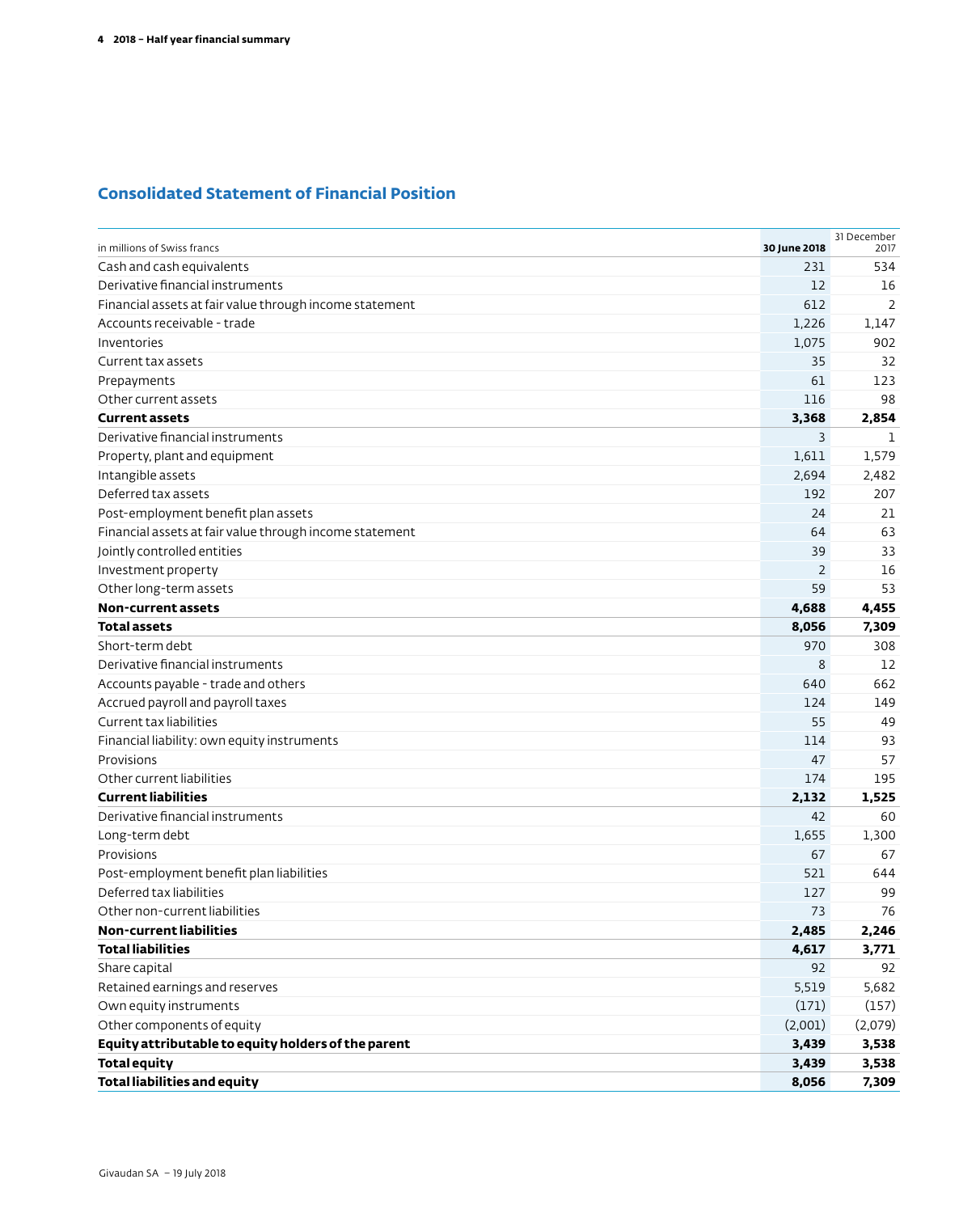### **Consolidated Statement of Changes in Equity**

For the six months ended 30 June

| 2018<br>in millions of Swiss francs       | Share<br>Capital | Retained<br>earnings<br>and reserves | Own equity<br>instruments | Cash flow<br>hedges | Currency<br>translation<br>differences | Remeasure-<br>ment of post<br>employment<br>benefit<br>obligations | Total equity |
|-------------------------------------------|------------------|--------------------------------------|---------------------------|---------------------|----------------------------------------|--------------------------------------------------------------------|--------------|
| Balance as at 1 January                   | 92               | 5.682                                | (157)                     | (65)                | (1, 456)                               | (558)                                                              | 3,538        |
| Income for the period                     |                  | 371                                  |                           |                     |                                        |                                                                    | 371          |
| Other comprehensive income for the period |                  |                                      |                           | 7                   | (31)                                   | 102                                                                | 78           |
| Total comprehensive income for the period |                  | 371                                  |                           | 7                   | (31)                                   | 102                                                                | 449          |
| Dividends paid                            |                  | (534)                                |                           |                     |                                        |                                                                    | (534)        |
| Movement on own equity instruments, net   |                  |                                      | (14)                      |                     |                                        |                                                                    | (14)         |
| Net change in other equity items          |                  | (534)                                | (14)                      |                     |                                        |                                                                    | (548)        |
| Balance as at 30 June                     | 92               | 5.519                                | (171)                     | (58)                | (1, 487)                               | (456)                                                              | 3,439        |

| Balance as at 30 June                     | 92               | 5,346                                | (177)                     | (67)                | (1,588)                                | (546)                                                              | 3,060        |
|-------------------------------------------|------------------|--------------------------------------|---------------------------|---------------------|----------------------------------------|--------------------------------------------------------------------|--------------|
| Net change in other equity items          |                  | (515)                                | (68)                      |                     |                                        |                                                                    | (583)        |
| Movement on own equity instruments, net   |                  |                                      | (68)                      |                     |                                        |                                                                    | (68)         |
| Dividends paid                            |                  | (515)                                |                           |                     |                                        |                                                                    | (515)        |
| Total comprehensive income for the period |                  | 384                                  |                           | 6                   | (69)                                   | 29                                                                 | 350          |
| Other comprehensive income for the period |                  |                                      |                           | 6                   | (69)                                   | 29                                                                 | (34)         |
| Income for the period                     |                  | 384                                  |                           |                     |                                        |                                                                    | 384          |
| Balance as at 1 January                   | 92               | 5,477                                | (109)                     | (73)                | (1,519)                                | (575)                                                              | 3,293        |
| 2017<br>in millions of Swiss francs       | Share<br>Capital | Retained<br>earnings<br>and reserves | Own equity<br>instruments | Cash flow<br>hedges | Currency<br>translation<br>differences | Remeasure-<br>ment of post<br>employment<br>benefit<br>obligations | Total equity |